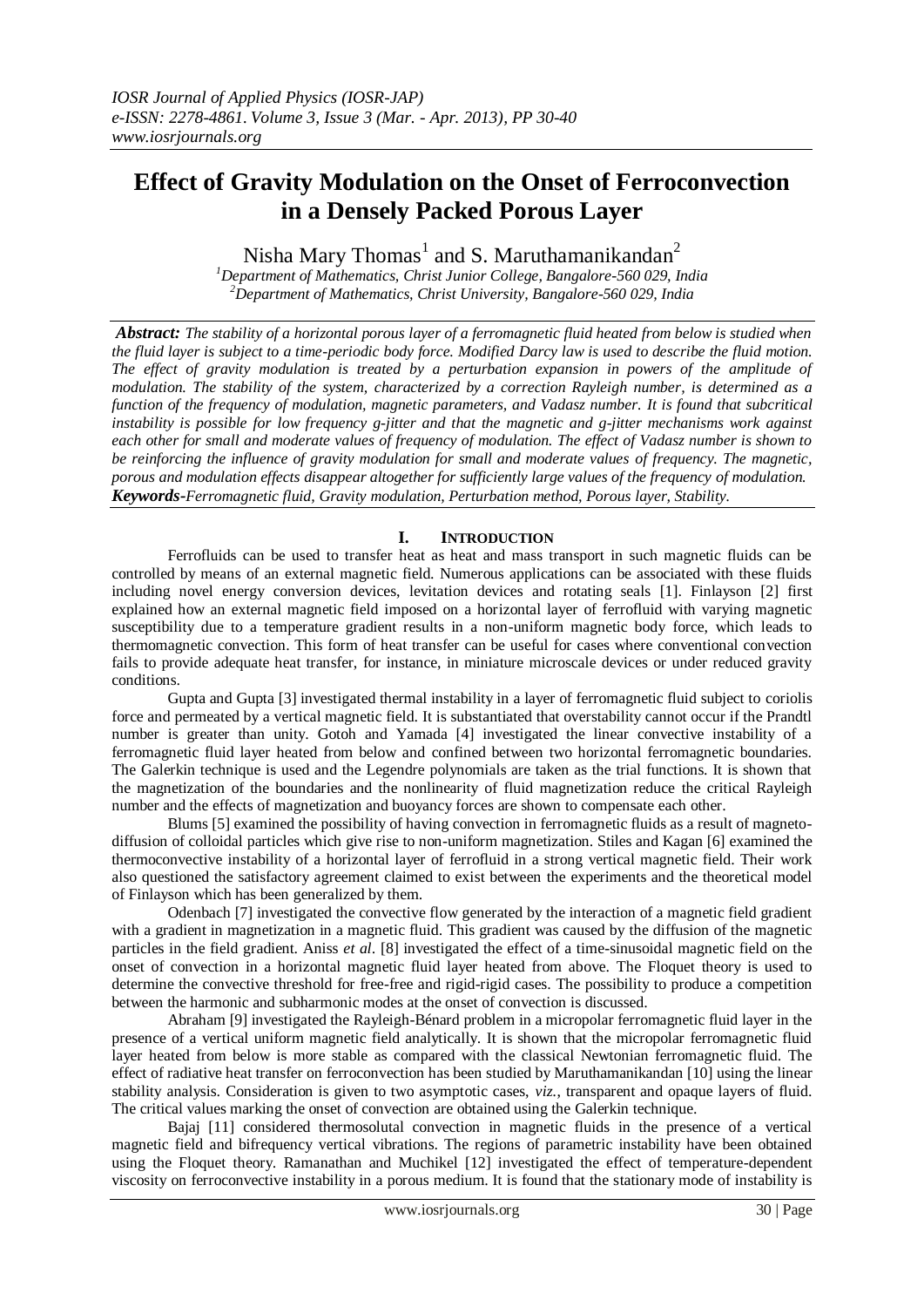preferred to oscillatory mode and that the effect of temperature-dependent viscosity has a destabilizing effect on the onset of convection. Maruthamanikandan [13] investigated the problem of gravitational instability in ferromagnetic fluids in the presence of internal heat generation, surface tension, and viscoelasticity.

 Saravanan [14] made a theoretical investigation to study the influence of magnetic field on the onset of convection induced by centrifugal acceleration in a magnetic fluid filled porous medium. The layer is assumed to exhibit anisotropy in mechanical as well as thermal sense. Numerical solutions are obtained using the Galerkin method. It is found that the magnetic field has a destabilizing effect and can be suitably adjusted depending on the anisotropy parameters to enhance convection. The effect of anisotropies of magnetic fluid filled porous media is shown to be qualitatively different from that of ordinary fluid filled porous media.

 Singh and Bajaj [15] investigated numerically the effect of frequency of modulation, applied magnetic field, and Prandtl number on the onset of a periodic flow in the ferrofluid layer using the Floquet theory. Some theoretical results have also been obtained to discuss the limiting behavior of the underlying instability with the temperature modulation. Depending upon the parameters, the flow patterns at the onset of instability have been found to consist of time-periodically oscillating vertical magnetoconvective rolls. Singh and Bajaj [16] considered the effect of time-periodic modulation in temperatures on the onset of ferroconvection with rigid boundaries. It is found that, under modulation, subcritical instabilities are found to occur in the form of subharmonic response. Also, the onset of instability in the ferrofluid layer is found to heavily depend upon the frequency of modulation when it is driven solely by the magnetic forces alone, the effect being the greatest for the low frequency modulation and negligible for the case of high frequency modulation.

 In view of the fact that heat transfer can be greatly enhanced due to thermomagnetic convection, the ferroconvection problems offer fascinating applications including cooling with motors, loudspeakers and transmission lines.

 On the other hand, thermal convection induced by modulated gravitational forces has received much attention in recent time. When a system with density gradient is subject to vibrations, the resulting buoyancy force produced by the interaction of the density gradient and the gravitational field has a complex spatiotemporal structure. The time dependent gravitational field is of interest in space laboratory experiments, in areas of crystal growth and other related applications. It is reported by Wadih *et al*. [17, 18] that this fluctuating gravity, referred to as g-jitter, can either substantially enhance or retard heat transfer and thus drastically affect the convection.

 Govender [19] made stability analysis to investigate the effect of low amplitude gravity modulation on convection in a porous layer heated from below. It was shown that increasing the frequency of vibration stabilizes the convection. Saravanan and Purusothaman [20] carried out an investigation on the influence of non-Darcian effects in an anisotropic porous medium and found that non-Darcian effects significantly affect the synchronous mode of instability. Govender [21] examined the influence of the Vadasz number on vibration in a rotating porous layer placed far away from the axis of rotation. It is shown that a frozen time approximation is appropriate for large Vadasz numbers provided the effect of vibration is modeled as small variations in the Rayleigh number.

 Saravanan and Sivakumar [22] studied the effect of harmonic vibration on the onset of convection in a horizontal anisotropic porous layer. The influence of vibration parameters and heating condition on the anisotropy effects and the competition between the synchronous and sub-harmonic modes are discussed. Malashetty and Begum [23] analyzed the effect of thermal/gravity modulation on the onset of convection in a Maxwell fluid saturated porous layer. They found that low frequency gravity modulation has destabilizing effect on the stability of the system whereas moderate and high frequency modulation produces a stabilizing effect on the onset of convection.

 More recently, Saravanan and Premalatha [24] have investigated thermovibrational convection in a porous layer permeated by a fluid exhibiting antisymmetric stress due to the presence of couple-stress. Low amplitude vibrations are considered. The critical values of the parameters are found with the help of the Mathieu functions. The instability limits for both synchronous and subharmonic responses and the transition between them are predicted.

 The problem of control of convection is of relevance and interest in innumerable ferromagnetic fluid applications and is also mathematically quite challenging. The unmodulated Rayleigh-Bénard problem of convection in a ferromagnetic fluid has been extensively studied. However, attention has not been paid to the effect of gravity modulation on Rayleigh-Bénard convection in a horizontal porous layer of a ferromagnetic fluid. It is with this motivation that we study, in this paper, the problem of Rayleigh-Bénard convection in a ferromagnetic fluid saturated porous layer induced by gravity modulation with emphasis on how the stability criterion for the onset of ferroconvection would be modified in the presence of both porous matrix and gravity modulation.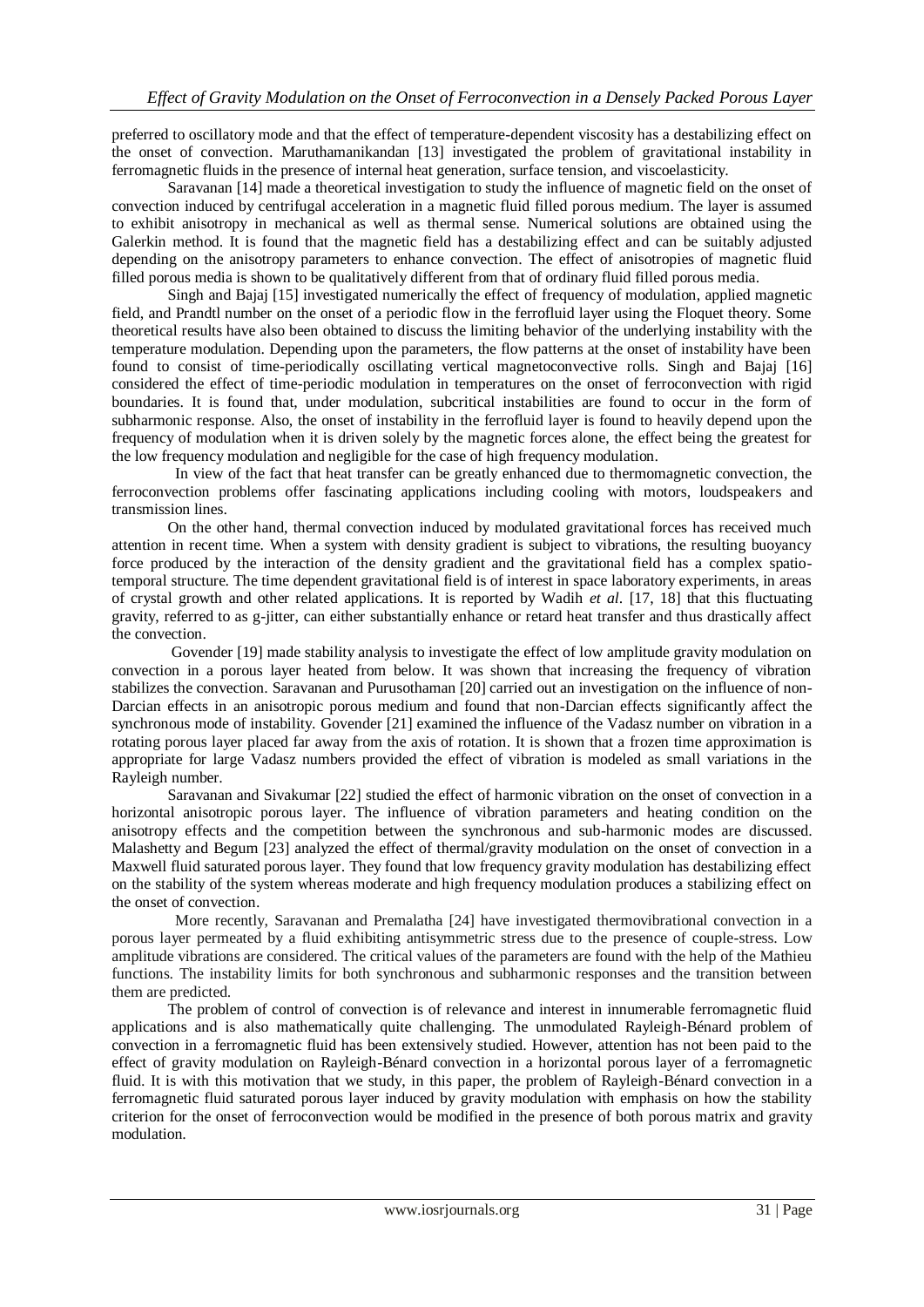#### **II. MATHEMATICAL FORMULATION**

We consider a ferromagnetic fluid saturated densely packed porous layer confined between two infinite horizontal surfaces  $z=0$  and  $z=h$  under the influence of a uniform, vertical magnetic field  $H_0$  and a time periodically varying gravity force  $g = (0, 0, -g(t))$  acting on it, where  $g(t) = g_0(1 + \varepsilon \cos \bar{\omega} t)$  with  $g_0$ being the mean gravity,  $\varepsilon$  the small amplitude,  $\overline{\omega}$  the frequency and t the time. A uniform adverse temperature gradient  $\Delta T$  is maintained between the lower and upper boundaries. The Boussinesq approximation is invoked to account for the effect of density variation. It is assumed that the fluid and solid matrix are in local thermal equilibrium. With these assumptions the governing equations are<br>  $\nabla \cdot \boldsymbol{q} = 0$ 

$$
\nabla \cdot \boldsymbol{q} = 0 \tag{1}
$$

$$
\nabla \cdot \boldsymbol{q} = 0 \tag{1}
$$
\n
$$
\rho_R \left[ \frac{1}{\varepsilon_p} \frac{\partial \boldsymbol{q}}{\partial t} + \frac{1}{\varepsilon_p^2} (\boldsymbol{q} \cdot \nabla) \boldsymbol{q} \right] = -\nabla p - \rho g_0 \left( 1 + \varepsilon \cos \bar{\omega} t \right) \hat{\boldsymbol{k}} - \frac{\mu_f}{k} \boldsymbol{q} + \nabla \cdot (\boldsymbol{H} \boldsymbol{B}) \tag{2}
$$

$$
\varepsilon_{p} \partial t \quad \varepsilon_{p}^{2} \qquad \qquad k \qquad \qquad k \qquad \qquad k \qquad \qquad k \qquad \qquad k \qquad \qquad k \qquad \qquad k \qquad \qquad k \qquad \qquad k \qquad \qquad k \qquad \qquad k \qquad \qquad k \qquad \qquad k \qquad \qquad k \qquad \qquad k \qquad \qquad k \qquad \qquad k \qquad \qquad k \qquad \qquad k \qquad \qquad k \qquad \qquad k \qquad \qquad k \qquad \qquad k \qquad \qquad k \qquad \qquad k \qquad \qquad k \qquad \qquad k \qquad \qquad k \qquad \qquad k \qquad \qquad k \qquad \qquad k \qquad \qquad k \qquad \qquad k \qquad \qquad k \qquad \qquad k \qquad \qquad k \qquad \qquad k \qquad \qquad k \qquad \qquad k \qquad \qquad k \qquad \qquad k \qquad \qquad k \qquad \qquad k \qquad \qquad k \qquad \qquad k \qquad \qquad k \qquad \qquad k \qquad \qquad k \qquad \qquad k \qquad \qquad k \qquad \qquad k \qquad \qquad k \qquad \qquad k \qquad \qquad k \qquad \qquad k \qquad \qquad k \qquad \qquad k \qquad \qquad k \qquad \qquad k \qquad \qquad k \qquad \qquad k \qquad \qquad k \qquad \qquad k \qquad \qquad k \qquad \qquad k \qquad \qquad k \qquad \qquad k \qquad \qquad k \qquad \qquad k \qquad \qquad k \qquad \qquad k \qquad \qquad k \qquad \qquad k \qquad \qquad k \qquad \qquad k \qquad \qquad k \qquad \qquad k \qquad \qquad k \qquad \qquad k \qquad \qquad k \qquad \qquad k \qquad \qquad k \qquad \qquad k \qquad \qquad k \qquad \qquad k \qquad \qquad k \qquad \qquad k \qquad \qquad k \qquad \qquad k \qquad \qquad k \qquad \qquad k \qquad \qquad k \qquad \qquad k \qquad \qquad k \qquad \qquad k \qquad \qquad k \qquad \qquad k \qquad \qquad k \qquad \qquad k \qquad \qquad k \qquad \qquad k \qquad \qquad k \qquad \qquad k \qquad \qquad k \qquad \qquad k \qquad
$$

$$
\rho = \rho_R \Big[ 1 - \beta \Big( T - T_R \Big) \Big] \tag{4}
$$

where  $q = (u, v, w)$  is the fluid velocity,  $\rho$  the density,  $\rho_R$  a reference density,  $\varepsilon_p$  the porosity of the porous medium, p the pressure, **H** the magnetic field, **B** the magnetic induction,  $\mu_f$  the dynamic viscosity, k the permeability of the porous medium,  $\mu_0$  the magnetic permeability, T the temperature, M the magnetization,  $K_1$  the thermal conductivity,  $\beta$  the coefficient of thermal expansion,  $T_R$  a reference temperature and C the specific heat. Here subscript *s* represents the solid and  $C_1 = \rho_R C_V$ , ,  $C_1 = \rho_R C_{V,H} - \mu_0 H \cdot \left(\frac{\partial M}{\partial T}\right)_{V,H}$  $\rho_R C_{V,H} - \mu_0 H \cdot \left( \frac{\partial M}{\partial H} \right)$  $H \cdot \left| \frac{dE}{d\mathcal{F}} \right|$ , where  $C_{V,H}$  is

the specific heat at constant volume and constant magnetic field.

Maxwell's equations simplified for a non-conducting fluid with no displacement current take the form

$$
\nabla \cdot \mathbf{B} = 0, \quad \nabla \times \mathbf{H} = \mathbf{0} \tag{5a, b}
$$

$$
B = \mu_0 \left( M + H \right) \tag{6}
$$

Since the magnetization  $\vec{M}$  is aligned with the magnetic field and is a function of temperature and magnetic field, we may write

$$
M = \frac{H}{H} M\left(H, T\right) \tag{7}
$$

The magnetic equation of state is linearized about the magnetic field  $H_0$  and the reference temperature  $T_R$ according to

$$
M = M_{\rm O} + \chi \left( H - H_{\rm O} \right) - K_m \left( T - T_R \right) \tag{8}
$$

where  $\chi$  is the magnetic susceptibility and  $K_m$  is the pyromagnetic coefficient. The surface temperatures are

$$
T_R + \frac{\Delta T}{2}
$$
 at  $z = 0$  and  $T_R - \frac{\Delta T}{2}$  at  $z = h$ .

#### **III. BASIC STATE**

The basic state is quiescent and is described by  
\n
$$
q = q_H = (0,0,0), \ \rho = \rho_H(z), \ p = p_H(z)
$$
\n
$$
T = T_H(z, t), \ H = H_H(z), \ M = M_H(z), \ B = B_H(z)
$$
\n(9)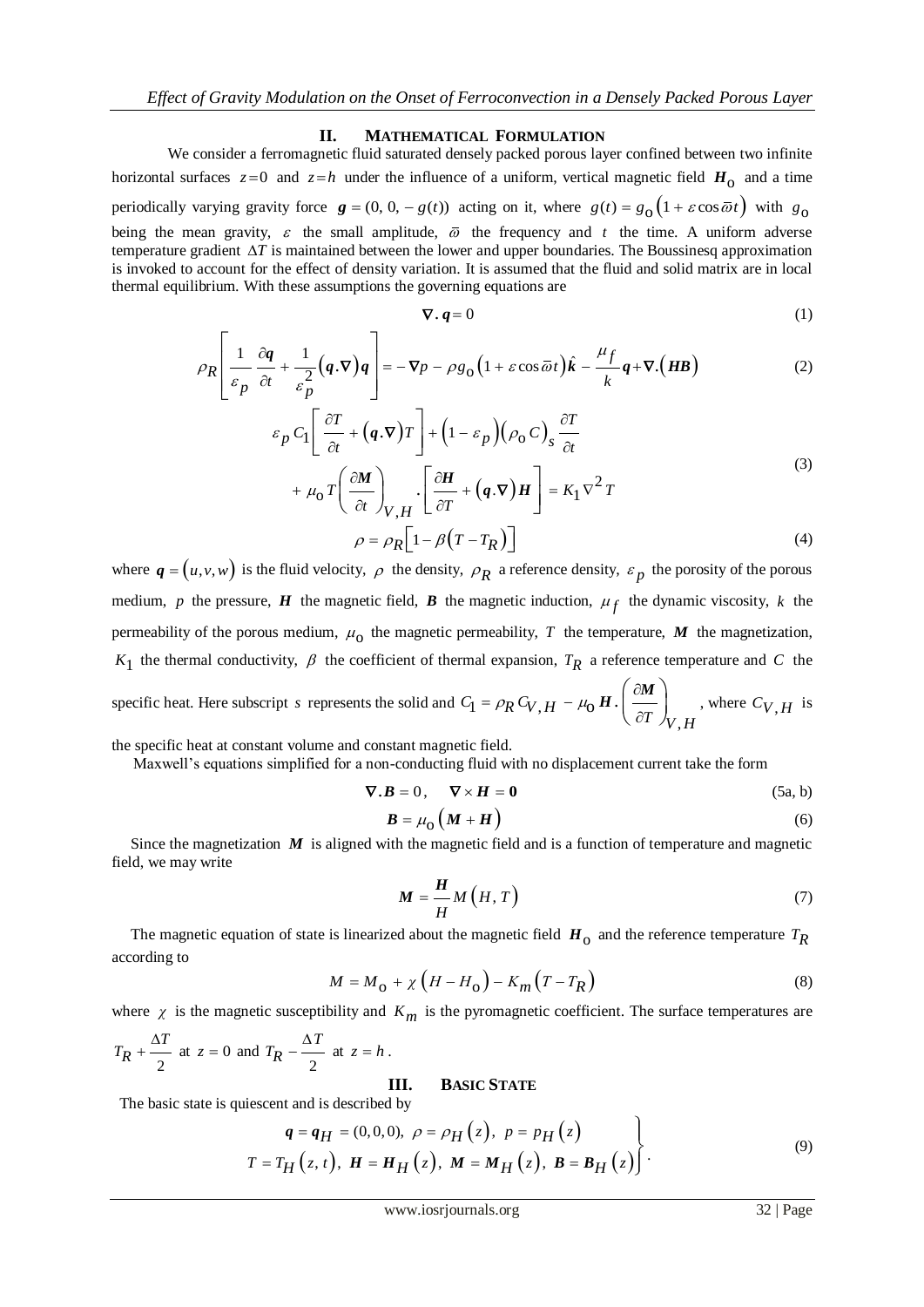In the undisturbed state, the temperature  $T_H$ , the pressure  $p_H$ , the magnetic field  $H_H$ , magnetic induction  $B_H$  and magnetization  $M_H$  satisfy the following equations<br> $-\frac{\partial p_H}{\partial H} = \rho_H g_0 \left(1 + \varepsilon \cos \bar{\omega} t\right) - B_H \frac{\partial H_H}{\partial H}$ 

$$
-\frac{\partial p_H}{\partial z} = \rho_H g_0 \left( 1 + \varepsilon \cos \bar{\omega} t \right) - B_H \frac{\partial H_H}{\partial z}
$$
(10)

$$
T_H = T_R + \Delta T \left(\frac{1}{2} - \frac{z}{h}\right) \tag{11}
$$

$$
\rho_H = \rho_R \left[ 1 - \beta \Delta T \left( \frac{1}{2} - \frac{z}{h} \right) \right]
$$
(12)

$$
H_H = H_0 + \frac{K_m \Delta T}{\left(1 + \chi\right)} \left(\frac{1}{2} - \frac{z}{h}\right)
$$
(13)

$$
M_H = M_o - \frac{K_m \Delta T}{\left(1 + \chi\right)} \left(\frac{1}{2} - \frac{z}{h}\right)
$$
(14)

and

$$
B_H = \mu_0 \left( M_0 + H_0 \right). \tag{15}
$$

In what follows we examine the stability of the equilibrium state by means of the linear stability analysis.

#### **IV. LINEAR STABILITY ANALYSIS**

Let the basic state be perturbed by an infinitesimal thermal perturbation so that  
\n
$$
q = q_H + q', p = p_H + p', \rho = \rho_H + \rho', T = T_H + T'
$$
\n
$$
H = H_H + H', B = B_H + B', M = M_H + M'
$$
\n(16)

where prime indicates that the quantities are infinitesimal perturbations. Substituting  $(16)$  into Eqs.  $(1) - (8)$  and using basic state solution, we obtain the following equations

$$
\nabla \cdot \boldsymbol{q}' = 0 \tag{17}
$$

$$
\rho' = -\beta \rho_R T' \tag{18}
$$

$$
\nabla \cdot \mathbf{q}' = 0 \tag{17}
$$
\n
$$
\rho' = -\beta \rho_R T' \tag{18}
$$
\n
$$
\frac{\rho_R}{\varepsilon_p} \left[ \frac{\partial \mathbf{q}'}{\partial t} \right] = -\nabla p' - \rho' g_0 \left( 1 + \varepsilon \cos \bar{\omega} t \right) \hat{\mathbf{k}} - \frac{\mu_f}{k} \mathbf{q}' + \mu_0 \left( M_0 + H_0 \right) \frac{\partial \mathbf{H}'}{\partial z} \tag{19}
$$
\n
$$
- \frac{\mu_0 K_m}{\left( 1 + \chi \right)} \left( \frac{\Delta T}{h} \right) \left[ \left( 1 + \chi \right) H_3' - K_m T' \right] \hat{\mathbf{k}} \tag{19}
$$

$$
-\frac{\mu_0 K_m}{(1+\chi)} \left(\frac{\Delta T}{h}\right) \left[ \left(1+\chi\right) H_3' - K_m T' \right] \hat{k}
$$
  

$$
C_2 \frac{\partial T'}{\partial t} - \varepsilon_p C_1 \left(\frac{\Delta T}{h}\right) w' - \mu_0 K_m T_R \frac{\partial}{\partial t} \left(\frac{\partial \phi'}{\partial z}\right) + \frac{\mu_0 K_m^2 T_R}{(1+\chi)} \left(\frac{\Delta T}{h}\right) w' = K_1 \nabla^2 T'
$$
 (20)

$$
\begin{pmatrix}\nh & \cdots & \cdots & \cdots & \cdots & \cdots & \cdots & \cdots & \cdots & \cdots & \cdots & \cdots & \cdots & \cdots & \cdots & \cdots & \cdots & \cdots & \cdots & \cdots & \cdots & \cdots & \cdots & \cdots & \cdots & \cdots & \cdots & \cdots & \cdots & \cdots & \cdots & \cdots & \cdots & \cdots & \cdots & \cdots & \cdots & \cdots & \cdots & \cdots & \cdots & \cdots & \cdots & \cdots & \cdots & \cdots & \cdots & \cdots & \cdots & \cdots & \cdots & \cdots & \cdots & \cdots & \cdots & \cdots & \cdots & \cdots & \cdots & \cdots & \cdots & \cdots & \cdots & \cdots & \cdots & \cdots & \cdots & \cdots & \cdots & \cdots & \cdots & \cdots & \cdots & \cdots & \cdots & \cdots & \cdots & \cdots & \cdots & \cdots & \cdots & \cdots & \cdots & \cdots & \cdots & \cdots & \cdots & \cdots & \cdots & \cdots & \cdots & \cdots & \cdots & \cdots & \cdots & \cdots & \cdots & \cdots & \cdots & \cdots & \cdots & \cdots & \cdots & \cdots & \cdots & \cdots & \cdots & \cdots & \cdots & \cdots & \cdots & \cdots & \cdots & \cdots & \cdots & \cdots & \cdots & \cdots & \cdots & \cdots & \cdots & \cdots & \cdots & \cdots & \cdots & \cdots &
$$

where  $C_2 = \varepsilon_p C_1 + (1 - \varepsilon_p)(\rho_0 C)_s$ ,  $q' = (u', v', w')$ ,  $H' = \nabla \phi'$  with  $\phi'$  being the magnetic potential. We eliminate the pressure term  $p'$  from Eq. (19) and then render the resulting equation and Eqs. (20) and (21) dimensionless through the following transformations  $\left(x^*, y^*, z^*\right) = \left(\frac{x}{1}, \frac{y}{1}, \frac{z}{1}\right)$ ,  $x^{*}$ ,  $y^{*}$ ,  $z^{*}$  =  $\left(\frac{x}{h}, \frac{y}{h}, \frac{z}{h}\right)$ , w *hhh* \*  $C_1 h w'$ , 1  $w^* = \frac{C_1 h w}{2}$ *K*  $\cdot$  $=\frac{C_1 h w'}{r^*}, T^* = \frac{T'}{r},$ *T*  $\overline{\phantom{a}}$  $=$ Δ

$$
t^* = \frac{K_1 t}{C_1 h^2}
$$
 and  $\phi^* = \frac{(1 + \chi)\phi'}{K_m \Delta T h}$  to obtain (after dropping the asterisks for simplicity)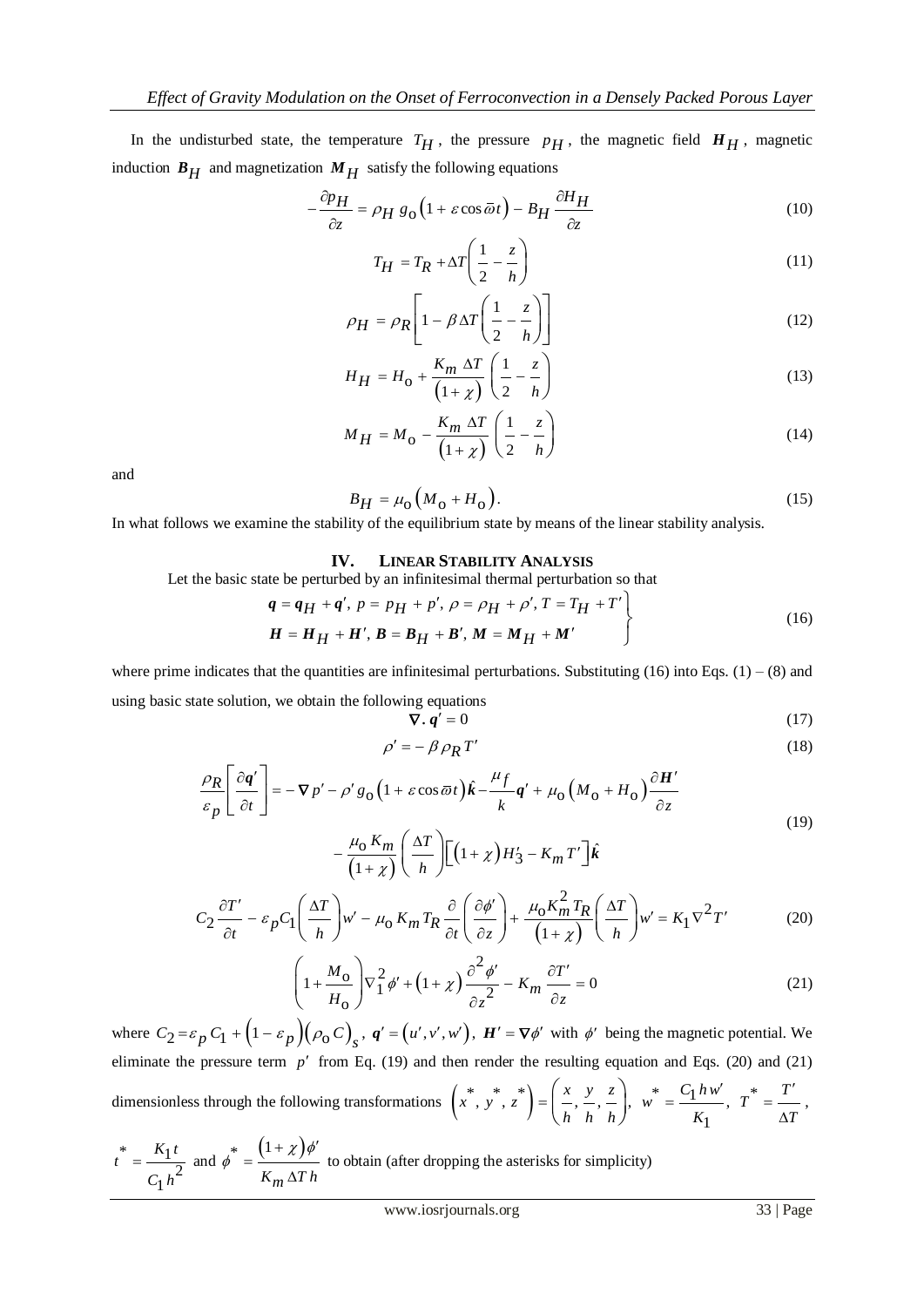$$
\text{Effect of Gravity Modulation on the Onset of Ferroconvection in a Densely Packed Proous Layer} \\
\left(\frac{1}{Va}\frac{\partial}{\partial t} + 1\right)\nabla^2 w = \left[R\left(1 + \varepsilon\cos\omega t\right) + RM_1\right]\nabla_1^2 T - RM_1 \frac{\partial}{\partial z}\left(\nabla_1^2 \phi\right) \tag{22}
$$

$$
\frac{\partial T}{\partial t} - w - M_2 \frac{\partial}{\partial t} \left( \frac{\partial \phi}{\partial z} \right) + M_2 w = \nabla^2 T
$$
\n(23)

$$
\left(\frac{\partial^2}{\partial z^2} + M_3 \nabla_1^2\right) \phi = \frac{\partial T}{\partial z}
$$
 (24)

where  $\omega$  is the dimensionless frequency of modulation given by 2 1 1  $C_1 h$ *K*  $\overline{\omega} = \frac{1}{\overline{\omega}} \omega$ , 2  $\delta^2$   $\delta^2$  $1 = \frac{1}{\partial x^2} + \frac{1}{\partial y^2}$  $\nabla_1^2 = \frac{\partial^2}{\partial x^2} + \frac{\partial^2}{\partial y^2}$  $\partial x^2$   $\partial y$ and

$$
\nabla^2 = \nabla_1^2 + \frac{\partial^2}{\partial z^2}
$$
. The dimensionless parameters are  $Va = \frac{\varepsilon_p \gamma h^2}{k\kappa}$ , the Vadasz number,  $R = \frac{\beta \Delta T g_0 h k}{\gamma \kappa}$ ,

the Darcy-Rayleigh number,  $(1+\chi)$ 2 o  $1 = \frac{1}{(1+\chi)\beta g_0}$  $M_1 = \frac{\mu_0 K_m^2 \Delta T}{(1 + \chi) \beta g_0 \rho_R h}$ Δ =  $^{+}$  $\mu$  $\frac{\delta}{\chi}$ , the buoyancy-magnetization parameter,<br> $\chi$ )  $\beta$  g<sub>0</sub>  $\rho$ <sub>R</sub> h

 $(1+\chi)$ 2 o  $2 = \frac{1}{(1 + \chi)C_1}$  $M_2 = \frac{\mu_0}{\sqrt{K_m^2 T_R}}$ *C*  $\mu$ χ  $=$  $^{+}$ , the magnetization parameter, and  $(1+\chi)$  $3 = \frac{M_0 + H_0}{H_0 (1 + \chi)}$  $^{+}$  $=$  $^{+}$  $M_3 = \frac{M_0 + H}{4}$  $H_0(1+\chi)$ , the non-buoyancy magnetization

parameter, where  $\kappa = \frac{K_1}{\sigma}$ 1 *K C*  $\kappa = \frac{K_1}{\sigma}$  and  $\gamma = \frac{\mu_f}{\sigma}$ *R*  $\mu$ γ  $\rho$  $=\frac{\partial f}{\partial x}$ .

To this end we note that the typical values of  $M_2$  are of the order of 10<sup>-6</sup> [2]. Hence we neglect  $M_2$  and proceed further. The appropriate boundary conditions for the problem at hand are

$$
w = T = \frac{\partial \phi}{\partial z} = 0 \text{ at } z = 0, 1.
$$
 (25)

 The magnetic boundary conditions in (25) are based on the assumption of infinite magnetic susceptibility. Finlayson [2] used this type of boundary condition in order to obtain exact solution to the ferroconvective instability problem with free-free, isothermal boundaries. The systematic derivation of the general boundary conditions for the magnetic potential is given in the work of Maruthamanikandan [13]. It is convenient to vertical component of the velocity *w* in the form<br>  $\left(\frac{1}{\sqrt{2}}\frac{\partial}{\partial x} + 1\right)\left(\frac{\partial}{\partial y} - \nabla^2\right)\left(\frac{\partial^2}{\partial y^2} + M\right)$ 

express the entire problem in terms of w. Upon combining Eqs. (22) – (24), we obtain an equation for the vertical component of the velocity w in the form\n
$$
\left(\frac{1}{Va}\frac{\partial}{\partial t} + 1\right)\left(\frac{\partial}{\partial t} - \nabla^2\right)\left(\frac{\partial^2}{\partial z^2} + M_3\nabla_1^2\right)\nabla^2 w
$$
\n(26)\n
$$
= R\left(1 + \varepsilon f\right)\left(\frac{\partial^2}{\partial z^2} + M_3\nabla_1^2\right)\nabla_1^2 w + RM_1M_3\nabla_1^4 w
$$

where  $f(t) = \cos \omega t$ . The boundary conditions in (25) can also be expressed in terms of w in the form [25]

$$
w = \frac{\partial^2 w}{\partial z^2} = \frac{\partial^4 w}{\partial z^4} = 0 \quad \text{at } z = 0, 1.
$$
 (27)

### **V. METHOD OF SOLUTION**

We now seek the eigenfunction  $w$  and eigenvalue  $R$  of Eq. (26) for the basic temperature profile that departs from the linear profile by quantities of order  $\varepsilon$ . It follows that the eigenfunctions and eigenvalues of the problem differ from the classical Rayleigh-Bénard problem of ferroconvective instability in a Darcy porous layer by quantities of order  $\varepsilon$ . We therefore assume the solution of Eq. (26) in the form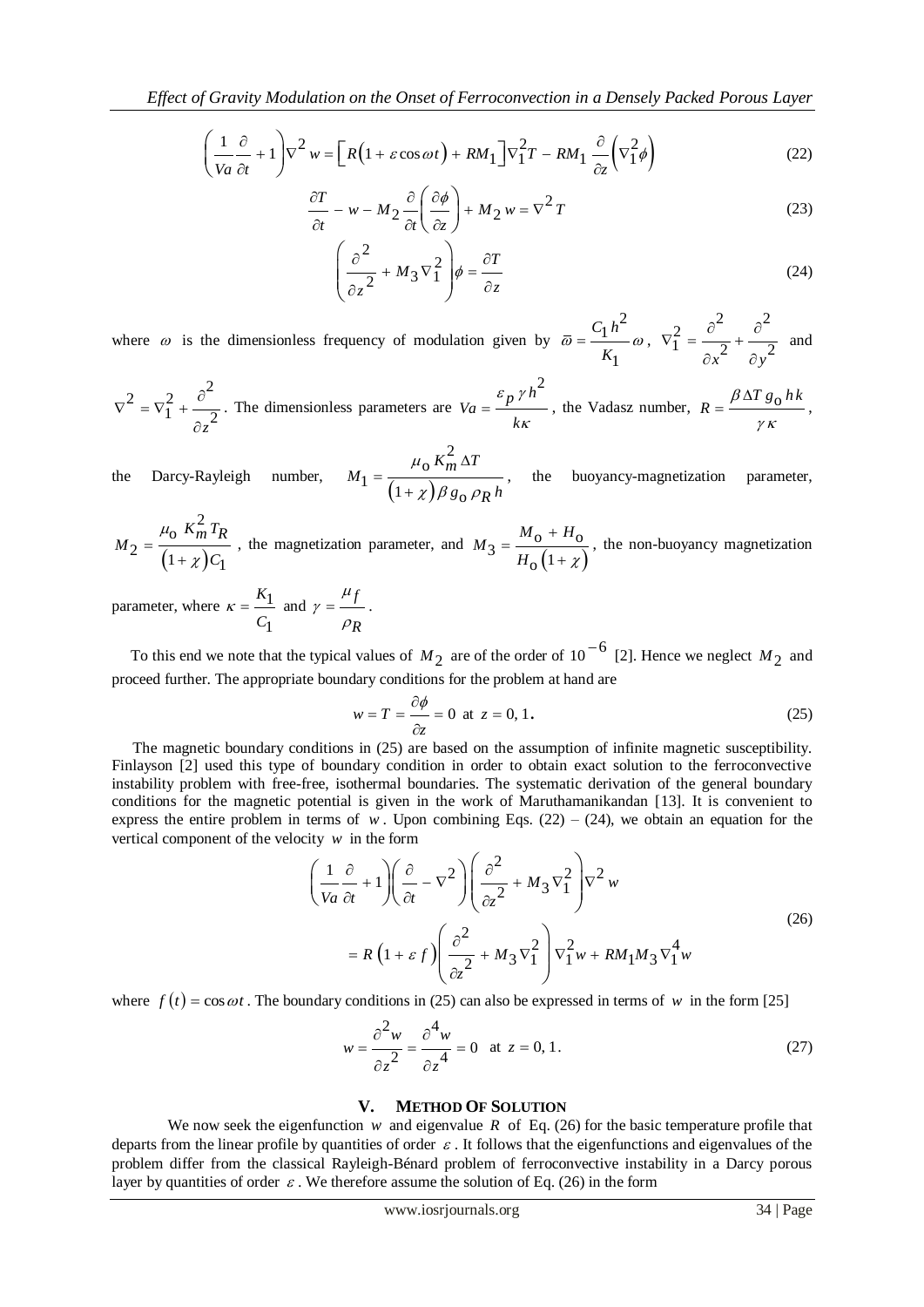$$
(w, R) = (w_0, R_0) + \varepsilon (w_1, R_1) + \varepsilon^2 (w_2, R_2) + \cdots
$$
 (28)

where  $R_0$  is the Darcy-Rayleigh number for the unmodulated Rayleigh-Bénard convection in a ferromagnetic fluid saturated porous layer. Substituting (28) into Eq. (26) and equating the coefficients of like powers of  $\varepsilon$ , we obtain the following system of equations up to  $O(\varepsilon^2)$ 

$$
Lw_0 = 0\tag{29}
$$

110wing system of equations up to 
$$
U(\varepsilon)
$$

\n
$$
Lw_0 = 0
$$
\n
$$
Lw_1 = R_1 \left[ \frac{\partial^2}{\partial z^2} + M_3 \left( 1 + M_1 \right) \nabla_1^2 \right] \nabla_1^2 w_0 + R_0 \left( \frac{\partial^2}{\partial z^2} + M_3 \nabla_1^2 \right) f \nabla_1^2 w_0
$$
\n
$$
w_2 = R_1 \left[ \frac{\partial^2}{\partial z^2} + M_3 \left( 1 + M_1 \right) \nabla_1^2 \right] \nabla_1^2 w_1 + R_2 \left[ \frac{\partial^2}{\partial z^2} + M_3 \left( 1 + M_1 \right) \nabla_1^2 \right] \nabla_1^2 w_0
$$
\n(30)

$$
Lw_1 = R_1 \left[ \frac{1}{\partial z^2} + M_3 (1 + M_1) \nabla_1^2 \right] \nabla_1^2 w_0 + R_0 \left[ \frac{1}{\partial z^2} + M_3 \nabla_1^2 \right] f \nabla_1^2 w_0 \tag{30}
$$
\n
$$
Lw_2 = R_1 \left[ \frac{\partial^2}{\partial z^2} + M_3 (1 + M_1) \nabla_1^2 \right] \nabla_1^2 w_1 + R_2 \left[ \frac{\partial^2}{\partial z^2} + M_3 (1 + M_1) \nabla_1^2 \right] \nabla_1^2 w_0 \tag{31}
$$
\n
$$
+ R_0 \left( \frac{\partial^2}{\partial z^2} + M_3 \nabla_1^2 \right) f \nabla_1^2 w_1 + R_1 \left( \frac{\partial^2}{\partial z^2} + M_3 \nabla_1^2 \right) f \nabla_1^2 w_0 \tag{31}
$$

where

$$
L = \left(\frac{1}{Va}\frac{\partial}{\partial t} + 1\right)\left(\frac{\partial}{\partial t} - \nabla^2\right)\left(\frac{\partial^2}{\partial z^2} + M_3\nabla_1^2\right)\nabla^2 - R_0\left(\frac{\partial^2}{\partial z^2} + M_3(1 + M_1)\nabla_1^2\right)\nabla_1^2.
$$
\ntoth order problem is equivalent to the problem of Rayleigh-Bénard ferroconvection in a porous layer.

 in the absence of thermal modulation. The marginally stable solution for the unmodulated problem is given by The zeroth order problem is equivalent to the problem of Rayleigh-Bénard ferroconvection in a porous layer

$$
w_0 = \exp\left[i\left(lx + my\right)\right] \sin \pi z \tag{32}
$$

where *l* and *m* are wavenumbers in the *x* and *y* directions. Upon substituting (32) into Eq. (29), we obtain the following expression for the Rayleigh number

$$
R_0 = \frac{\left(\pi^2 + M_3 \alpha^2\right) \left(\pi^2 + \alpha^2\right)^2}{\alpha^2 \left[\pi^2 + M_3 \left(1 + M_1\right) \alpha^2\right]}
$$
(33)

where  $\alpha^2 = l^2 + m^2$  is the overall horizontal wavenumber of the convective disturbance. Since changing the sign of  $\varepsilon$  amounts to a shift in the time origin and such a shift does not affect the stability of the problem, it follows that all the odd coefficients  $R_1, R_3, \dots$  in Eq. (28) must vanish. Following the analysis of Malashetty and Padmavathi [26], we obtain the following expression for  $R_2$ 

$$
R_2 = K_3 \sum_{n=1}^{\infty} \left( n^2 \pi^2 + M_3 \alpha^2 \right) \frac{C_n}{D_n}
$$
 (34)

where

$$
K_3 = \frac{R_0^2 \alpha^2 (\pi^2 + M_3 \alpha^2)}{2 \left[ \pi^2 + M_3 (1 + M_1) \alpha^2 \right]}
$$
  

$$
C_n = \frac{1}{Va} \omega^2 (n^2 \pi^2 + \alpha^2) (n^2 \pi^2 + M_3 \alpha^2) - (n^2 \pi^2 + \alpha^2)^2 (n^2 \pi^2 + M_3 \alpha^2)
$$
  

$$
+ R_0 \alpha^2 \left[ n^2 \pi^2 + M_3 (1 + M_1) \alpha^2 \right]
$$

www.iosrjournals.org 35 | Page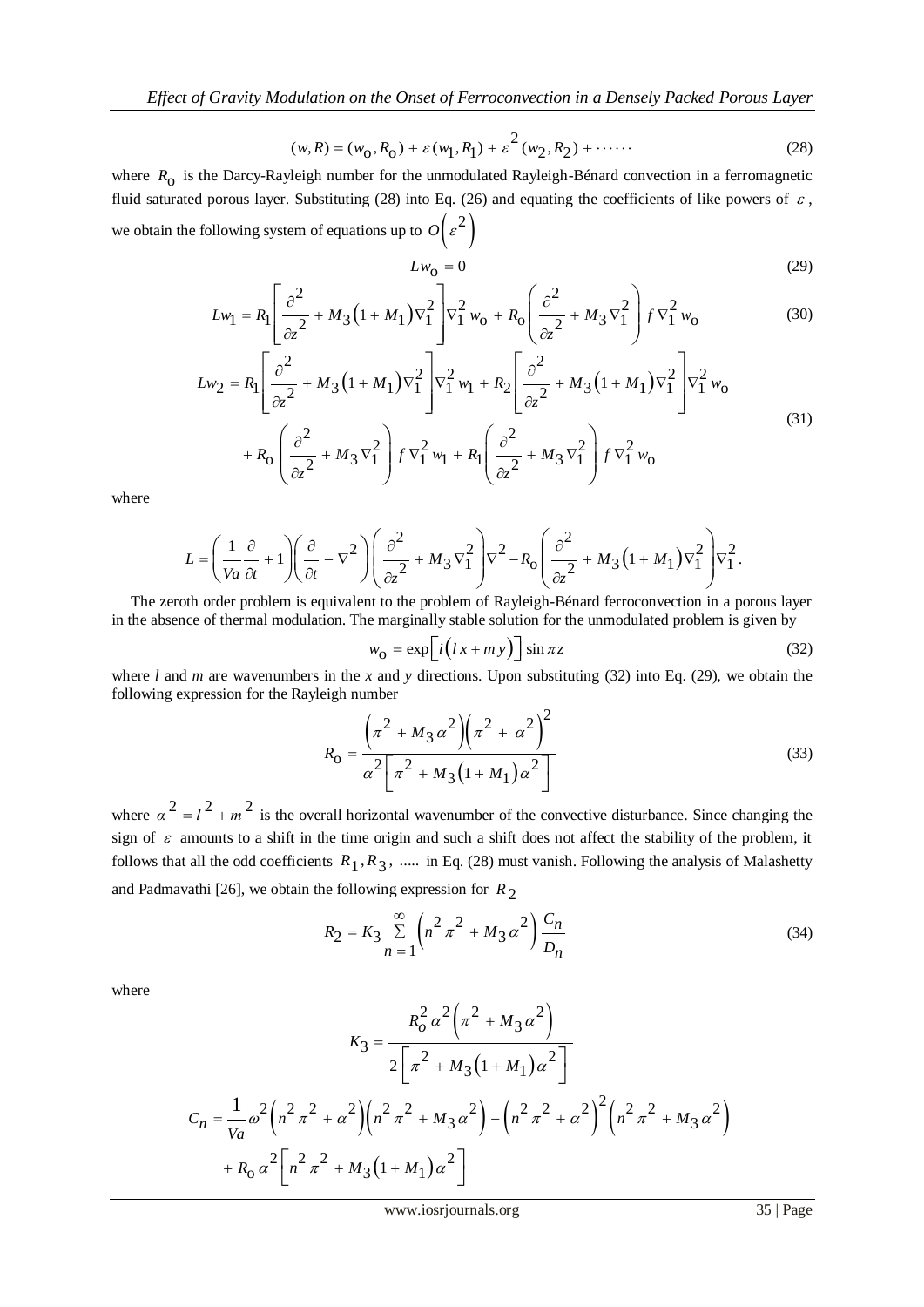with

$$
D_n = A_1 + A_2
$$
  

$$
A_1 = \frac{1}{Va} \omega^2 \left( n^2 \pi^2 + \alpha^2 \right) \left( n^2 \pi^2 + M_3 \alpha^2 \right) - \left( n^2 \pi^2 + \alpha^2 \right)^2 \left( n^2 \pi^2 + M_3 \alpha^2 \right)
$$

$$
+ R_0 \alpha^2 \left[ n^2 \pi^2 + M_3 \left( 1 + M_1 \right) \alpha^2 \right]
$$

 $D_n = A_1^2 + A_2^2$ 

and

$$
A_2 = \frac{\omega}{Va} \left( n^2 \pi^2 + \alpha^2 \right)^2 \left( n^2 \pi^2 + M_3 \alpha^2 \right) + \omega \left( n^2 \pi^2 + \alpha^2 \right) \left( n^2 \pi^2 + M_3 \alpha^2 \right).
$$

The value of R obtained by this procedure is the eigenvalue corresponding to the eigenfunction  $w$ , which though oscillating, remains bounded in time. Since  $R$  is a function of the horizontal wavenumber  $\alpha$  and the amplitude of modulation  $\varepsilon$ , we may write

$$
R(\alpha, \varepsilon) = R_0(\alpha) + \varepsilon^2 R_2(\alpha) + \dots
$$
 (35)

$$
\alpha = \alpha_0 + \varepsilon^2 \alpha_2 + \dots \tag{36}
$$

The critical value of the Rayleigh number R is computed up to  $O(\varepsilon^2)$  by evaluating  $R_0$  and  $R_2$ at  $\alpha_0 = \alpha_c$ , where  $\alpha_c$  is the value at which  $R_0$  is minimum. It is only when one wishes to evaluate  $R_4$ ,  $\alpha_2$ must be taken into account [26]. In view of this, we may write

$$
R_C(\alpha, \varepsilon) = R_{OC}(\alpha) + \varepsilon^2 R_{2C}(\alpha) + \dots
$$
 (37)

where  $R_{0c}$  and  $R_{2c}$  are respectively the value of  $R_0$  and  $R_2$  evaluated at  $\alpha = \alpha_c$ . If  $R_{2c}$  is positive, supercritical instability exists and R has the minimum at  $\varepsilon = 0$ . On the other hand, when  $R_{2c}$  becomes negative, subcritical instability is possible.

#### **VI. RESULTS AND DISCUSSION**

In this paper we carried out an analytical study of the effect of time-periodically varying gravity field on the onset of convection in a ferromagnetic fluid saturated porous layer. The regular perturbation method based on small amplitude of modulation is employed to compute the value of Darcy-Rayleigh number and the corresponding wavenumber. The expression for critical correction Darcy-Rayleigh number  $R_{2c}$  is computed as a function of the frequency  $\omega$  of modulation, the magnetic parameters  $M_1$  and  $M_3$ , and the Vadasz number Va. The effect of these parameters on the stability of the system is elucidated. The sign of  $R_{2c}$  characterizes the stabilizing or destabilizing effect of modulation. A positive  $R_{2c}$  indicates that the modulation effect is stabilizing, while a negative  $R_{2c}$  is indicative of the destabilizing effect of modulation.

The variation of critical correction Darcy-Rayleigh number  $R_{2c}$  with frequency  $\omega$  for different values of the parameters is exhibited in Figs. 1 through 6. We observe that for small values of  $\omega$ ,  $R_{2c}$  is negative implying that the effect of gravity modulation is to destabilize the system with convection occurring at an earlier point when compared with the unmodulated system. However, for moderate and large values of  $\omega$ ,  $R_{2c}$  is positive, meaning the effect of gravity modulation is to stabilize the system with convection occurring at a later point in comparison with the unmodulated system. As a result, for small values of  $\omega$ , subcritical instability is possible and supercritical instability exists otherwise. It should also be noted that the effect of gravity modulation disappears altogether when  $\omega$  is sufficiently large.

The effect of buoyancy-magnetization parameter  $M_1$  on the stability of the system is displayed in Figs. 1 and 2. The parameter  $M_1$  is the ratio of magnetic force to gravitational force. It is found that  $R_{2c}$  increases with an increase in  $M_1$  provided that  $\omega$  is small. However, the trend reverses for moderate and large values of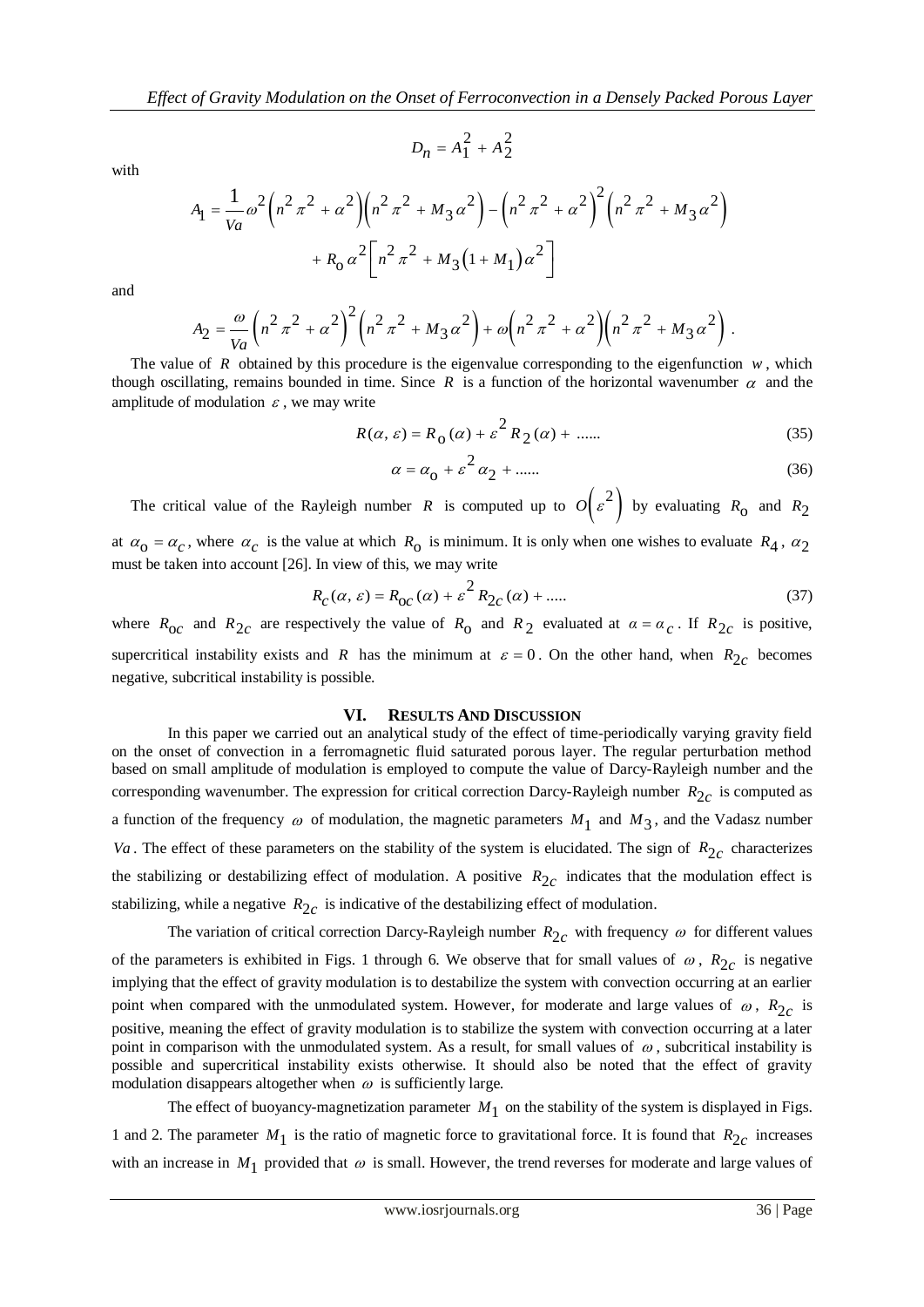the frequency of gravity modulation  $\omega$ . Also, the magnetic mechanism reduces the destabilizing effect of gravity modulation when  $\omega$  is small and again reduces the stabilizing effect of gravity modulation when  $\omega$  is moderate and large. Further, we find that  $R_{2c}$  increases with increasing values of  $\omega$ , attains a peak value and then decreases with further increase of  $\omega$ . The frequency at which the peak value is attained depends on the strength of magnetic forces.

We present in Figs. 3 and 4 the effect of  $M_3$  on the critical correction Darcy-Rayleigh number  $R_{2c}$  when other parameters are fixed. The parameter  $M_3$  measures the departure of linearity in the magnetic equation of state. The results concerning Figs. 3 and 4 are qualitatively similar to that of Figs. 1 and 2. Therefore the effect of  $M_3$  is to reduce the destabilizing effect of gravity modulation for small values of  $\omega$  and the stabilizing effect of gravity modulation for moderate and large values of  $\omega$ .

In Figs. 5 and 6, we display the effect of Vadasz number Va on the critical correction Darcy-Rayleigh number  $R_{2c}$  when other parameters are fixed. We observe from these figures that the critical correction Rayleigh number  $R_{2c}$  decreases with increasing *Va* for small values of  $\omega$  indicating the destabilizing effect of Vadasz number on the convection in a gravity modulated ferrofluid saturated porous medium. However, for moderate and large values of  $\omega$ , the trend reverses. Therefore the effect of increasing  $Va$  is to enhance the influence of gravity modulation on the threshold of ferroconvection in a porous layer.

 The analysis presented in this paper is based on the assumption that the amplitude of the modulation is very small and the convective currents are weak so that nonlinear effects may be neglected.



Fig. 1 Variation of  $R_{2c}$  with small and moderate values of  $\omega$  for different values of  $M_1$ .



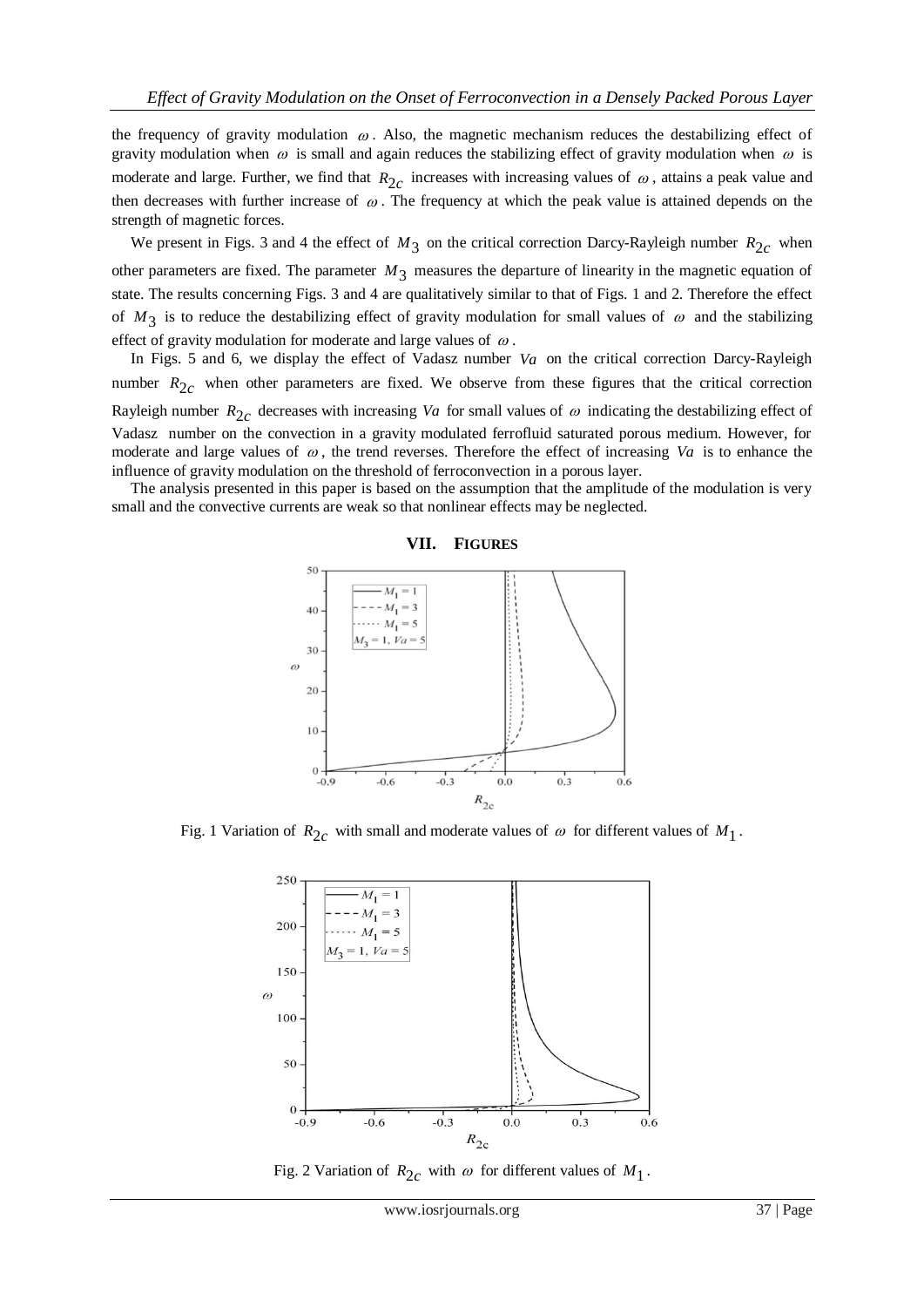

Fig. 3 Variation of  $R_{2c}$  with small and moderate values of frequencies  $\omega$  for different values of  $M_3$ .



Fig. 4 Variation of  $R_{2c}$  with  $\omega$  for different values of  $M_3$ .



Fig. 5 Variation of  $R_{2c}$  with small and moderate values of  $\omega$  for different values of Va.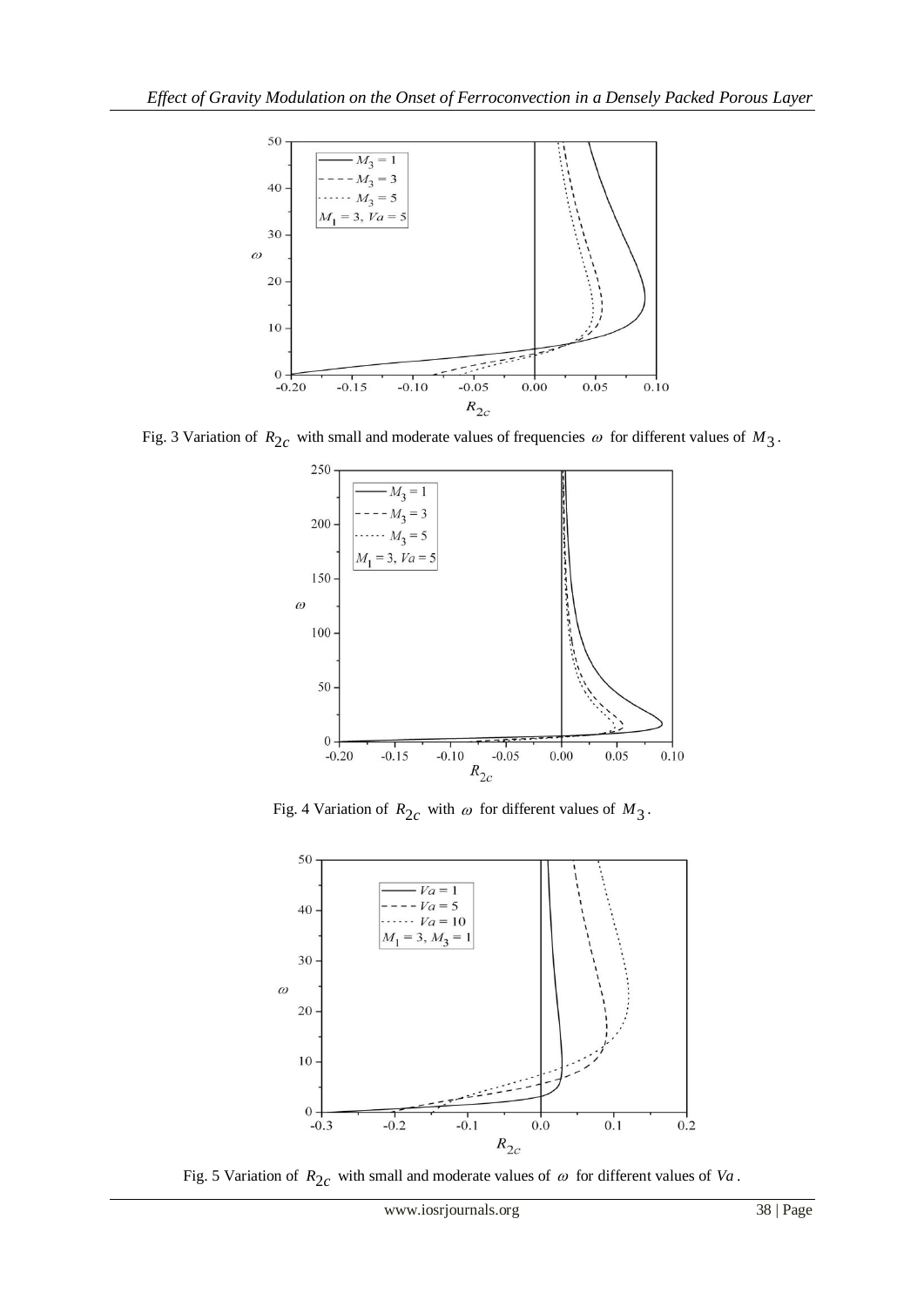

Fig. 6 Variation of  $R_{2c}$  with  $\omega$  for different values of  $Va$ .

# **VIII. CONCLUSIONS**

The effect of gravity modulation on the onset of convection in a ferromagnetic fluid saturated porous layer is studied by means of the regular perturbation method. The following conclusions are drawn:

- (i) Subcritical instability manifests on account of gravity modulation for low frequency.
- (ii) The effects of gravity modulation and the magnetic mechanism on the system are mutually antagonistic for small and moderate values of the frequency of modulation.
- (iii) Vadasz number enhances the destabilizing effect of gravity modulation for small frequency, while for moderate and large frequency, its effect is to augment the stabilizing effect of gravity modulation.
- (iv) The effects of magnetic forces, porous medium and gravity modulation disappear for sufficiently large values of the frequency of gravity modulation.

 In conclusion, gravity modulation in the presence of porous medium can advance or delay the onset of ferroconvection depending on the frequency of gravitational modulation. The effect of gravity modulation could be exploited to control convective instability in a ferromagnetic fluid saturating a porous medium.

# **Acknowledgements**

 The authors are grateful to the Management of Christ University, Bangalore, India for their encouragement and support. The authors are appreciative of the comments of the anonymous reviewers.

# **REFERENCES**

- [1] V.G. Bashtovoy, B. M. Berkovsky and A. N. Vislovich, *Introduction to thermomechanics of magnetic fluids* (Washington D.C.: Hemisphere, 1987).
- [2] B.A. Finlayson, Convective instability of ferromagnetic fluids, *J. Fluid Mech., 40(4),* 1970, 753-767.
- [3] M.D. Gupta and A.S. Gupta, Convective instability of layer of a ferromagnetic fluid rotating about a vertical axis, *Int. J. Eng. Sci., 17(3),* 1979, 271-277.
- [4] K. Gotoh and M. Yamada, Thermal convection in a horizontal layer of magnetic fluids, *J. Phys. Soc. Japan*, *51(9)*, 1982, 3042- 3048.
- [5] E. Blums, Free convection in an isothermic magnetic fluid caused by magnetophoretic transport of particles in the presence of a non-uniform magnetic field, *JMMM, 65(2-3),*1987, 343-346.
- [6] P.J. Stiles and M. Kagan, Thermoconvective instability of a horizontal layer of ferrofluid in a strong vertical magnetic field, *JMMM*, *85(1-3),* 1990, 196-198.
- [7] S. Odenbach, Convection driven by forced diffusion in magnetic fluids under the influence of strong magnetic field gradients, *JMMM*, *149(1-2),* 1995, 116-118.
- [8] S. Aniss, M. Belhaq and M. Souhar, Effects of magnetic modulation on the stability of a magnetic liquid layer heated from above, *J. Heat Transfer, 123(3)*, 2001, 428-433.
- [9] A. Abraham, Rayleigh-Bénard convection in a micropolar ferromagnetic fluid, *Int. J. Eng. Sci*., *40(4)*, 2002, 449-460.
- [10] S. Maruthamanikandan, Effect of radiation on Rayleigh-Bénard convection in ferromagnetic fluids, *Int. Jl. Appl. Mech. Eng.*, *8(3)*, 2003, 449-459.
- [11] R. Bajaj, Thermodiffusive magnetoconvection in ferrofluids with two-frequency gravity modulation, *JMMM*, *288(2)*, 2005, 483- 494.
- [12] A. Ramanathan and N. Muchikel, Effect of temperature-dependent viscosity on ferroconvection in a porous medium, *Int. J. Appl. Mech. Eng.*, *11(1)*, 2006, 93-104.